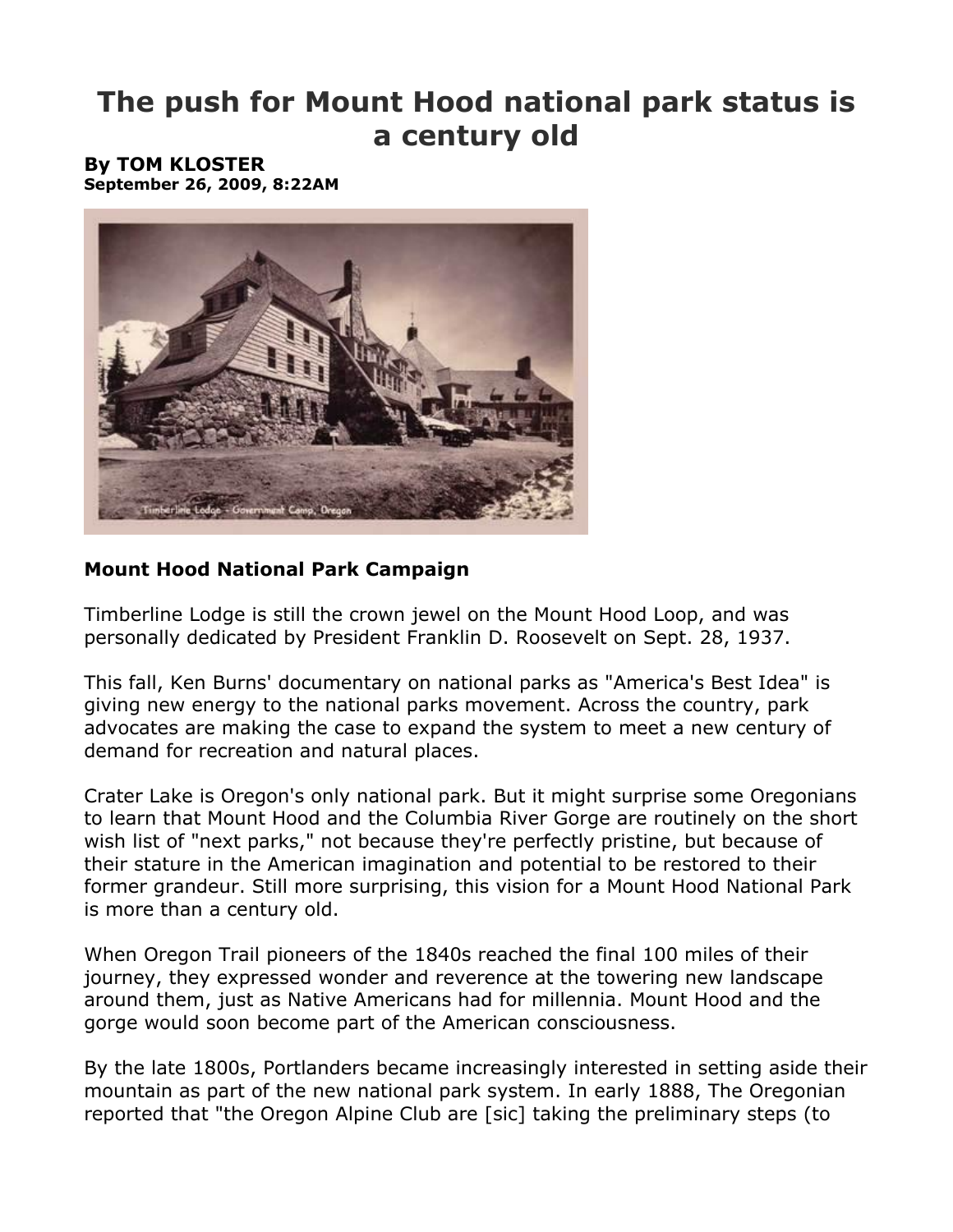have) Mount Hood set apart as a national park," concluding that "Mount Hood belongs to the people of America, and it should be reserved for them for all time."

The interest continued for years, and in 1916 U.S. Sen. George Earle Chamberlain of Oregon authored a bill that would have created a large park encompassing the entirety of Mount Hood. The bill stalled out, as did later efforts in the 1920s and 1930s.

At about the same time the Chamberlain bill was being considered, Samuel Lancaster's new Columbia River Highway was nearing completion, and the rest of the Mount Hood loop was being planned. By the mid-1920s the loop was complete and the circuit came to define what many Americans considered to be a national park. The lodges at Multnomah Falls and Timberline, the Vista House at Crown Point and a host of inns and road houses along the beautiful new loop reinforced this notion. Few saw a need for more protection. But this "almost park" status would prove to be fatefully inadequate in the years to come.

## **2,600 clear-cuts later ...**

World War II was a sad turning point for Mount Hood and the gorge. The forests were now viewed as a commodity under the "multiple-use" directive. Under Forest Service management, trees were auctioned off to the highest bidder, with the public footing the bill for nearly 4,000 miles of logging roads.

Nothing was sacred. Roads and clear-cuts extended into places like Portland's Bull Run watershed, over lakes and streams and within a mile of Mount Hood's famed Timberline Trail. By the end of the century at least 160,000 acres of forest had been consumed by more than 2,600 clear-cuts. Hundreds of miles of trails had been logged over, and the vast network of hastily built logging roads was already beginning to fail.

During this same period, the elegant Mount Hood Loop highway was bypassed for nearly its entire length with wider, faster roads. Sections of Lancaster's road were abandoned or destroyed to make room for the new roads that cut across the landscape.

Another blow came in 1957, with the completion of The Dalles Dam. The dam brought cheap hydropower, but at a catastrophic environmental and cultural price. The dam drowned Celilo Falls and adjacent villages that had been the cultural hub of Native Americans in the region. With it came a 60-mile transmission line corridor that cut an 800-foot-wide swath across the Hood River Valley and over Lolo Pass, scarring Mount Hood's rugged north side.

In just 50 years, Mount Hood and the gorge had been dramatically altered on an industrial scale, with huge impacts to the natural environment, and much of the land's charm and beauty erased.